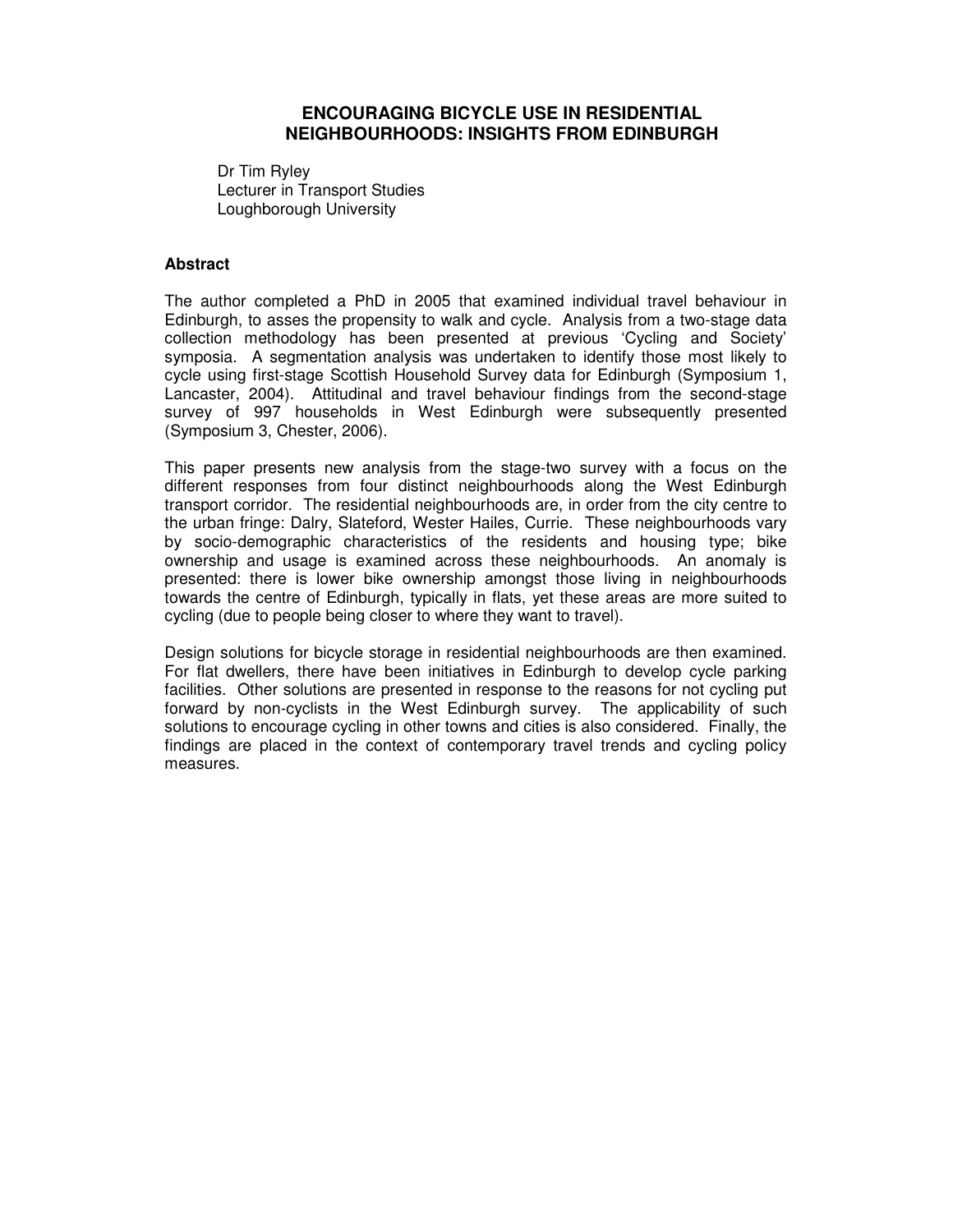# **1. Introduction**

Edinburgh, the research case study, is the capital of Scotland and location of the Scottish Parliament, set up in 1999. Edinburgh's population has particular characteristics: a higher proportion of young adults and households on higher incomes and a lower proportion of families than the United Kingdom average (City of Edinburgh Council, 1998). As a compact, high-density city, Edinburgh is particularly suited to cycling. However, in terms of the sustainable transport modes (walking, cycling and public transport), it is walking and public transport that are relatively high in Edinburgh in comparison with other United Kingdom cities, using 2001 Census data (City of Edinburgh Council, 2003). In terms of bicycle use, the percentage of residents cycling to work and study, at 3% in Edinburgh, is marginally higher than the Scottish cities of Glasgow, Dundee and Aberdeen. However, cycling to work in United Kingdom cities is generally low (less than 5%), except for the four English cities of Cambridge (26%), Oxford (15%), York (12%) and Norwich (9%).

The author completed a PhD in 2005 Entitled "A study of individual travel behaviour in Edinburgh, to assess the propensity to use non-motorised modes" (Ryley 2005). The study was concerned with the propensity of individuals to act in particular ways, defined as their 'inclination and tendency to favour certain options'. To assess the propensity of individuals to use non-motorised modes (walking and cycling), two research objectives were formulated:

- 1. To identify segments of the population with the greatest propensity to use nonmotorised modes.
- 2. To model individual travel behaviour and thus the propensity to use nonmotorised modes.

The study was quantitative in nature, hence my contribution to the quantitative analysis Chapter in the recent 'Cycling & Society' book (Parkin et al, 2007).

Analysis from a two-stage data collection methodology has been presented at previous 'Cycling and Society' symposia. A segmentation analysis was undertaken to identify those most likely to cycle using first-stage Scottish Household Survey data for 2,910 households in Edinburgh (Symposium 1, Lancaster, 2004: 'Identifying the population segments most likely to cycle'); written up as Ryley (2006a). Attitudinal and travel behaviour findings from the second-stage survey of 997 households in West Edinburgh were subsequently presented (Symposium 3, Chester, 2006: 'Findings from the West Edinburgh Non Motorised Travel Survey'). Discrete choice analysis of two stated preference experiments within the West Edinburgh survey, for the propensity to cycle (Ryley, 2006a) and the propensity to walk (Ryley, 2008), has also been published.

The large West Edinburgh survey data set was split into four residential neighbourhoods along a transport corridor (Dalry, Slateford, Wester Hailes, Currie). There is scope for new analysis of households across the four Edinburgh neighbourhoods, with broader applicability for cyclist provision in other towns and cities.

A journey typically has an origin and a destination. Arguably much of the focus in planning and promoting cycling has been on the route taken and trip destination. Examples of route planning includes the development of town/city networks and the Sustrans National Cycle Network. Various trip destinations, such as the workplace and schools have also been the focus of much cyclist planning and promotion. The focus of this paper, however, is at a residential household level, the target of the West Edinburgh survey and the main base from which people travel.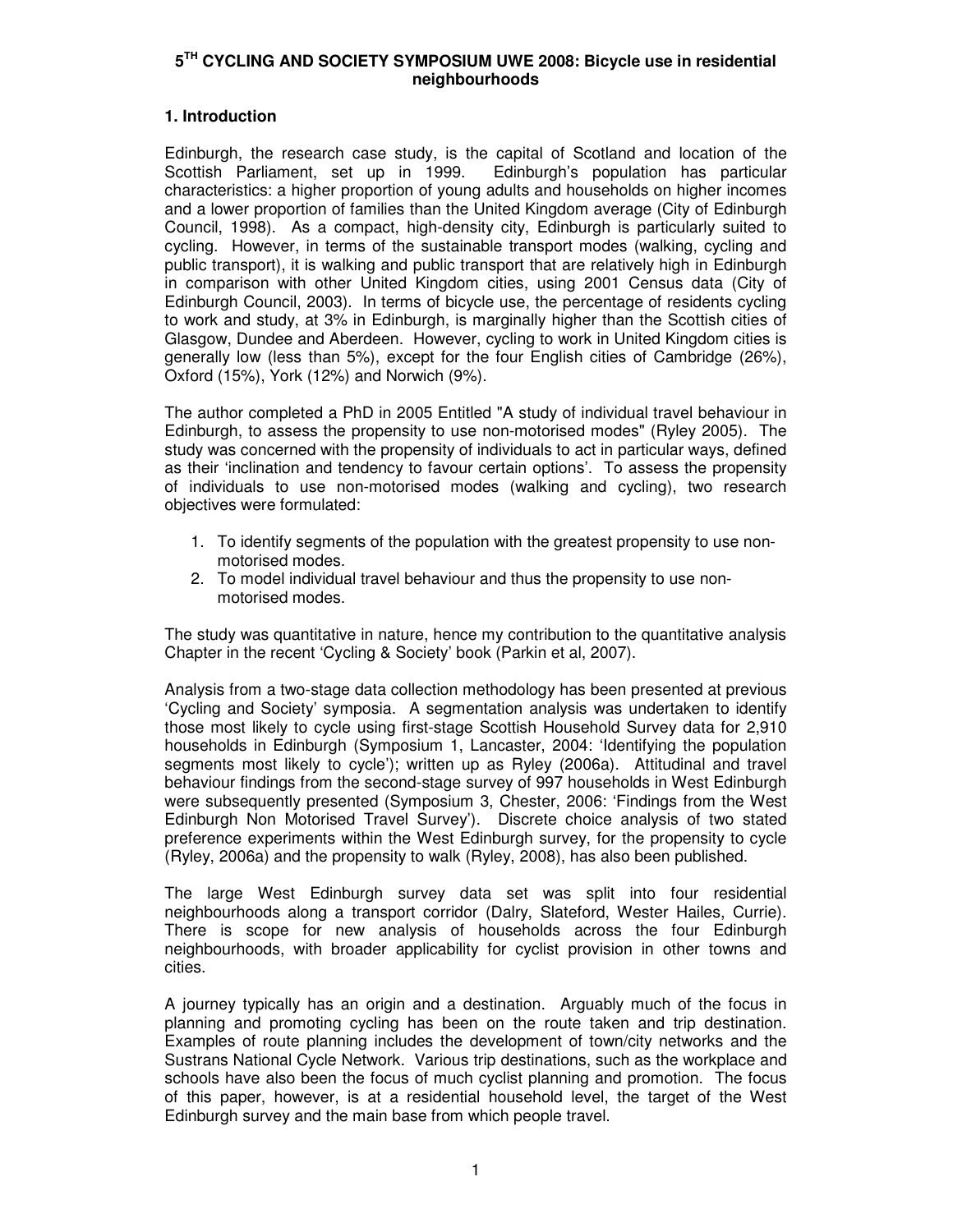The housing distribution in Edinburgh is pronounced, with higher-density flats located towards to the city centre and lower-density housing towards the periphery. Living near to the centre of a town or city is more sustainable since people need to travel less to access the services they need. More individuals can cycle (and walk) because more services are available to them within cycling distance.

Using Scottish Household Survey data, some statistical relationships have been developed for Edinburgh (Ryley, 2006a). More bikes are owned in areas further away from the centre. Although residents in flats, nearer to the centre of Edinburgh, may have fewer bicycles available than those in other house types, they are more likely to use them, certainly for the journey to work (car ownership is often not possible amongst flat-dwellers due to the lack of available parking space). Households with children are most likely amongst the population sampled to own but not use bicycles

The focus of the research is on people and their approach to cycling. An individual tends to change their level of cycling at different life stages (Davies et al, 1997). For children, cycling can be a popular pastime, giving them their first chance of independent mobility. However, as they reach adulthood, peer and media pressure make car usage more attractive than cycling. Individuals may return to cycling later in life, perhaps for health reasons or if they have children of their own. Lawson and Morris (1999) segment their sample according to utility and leisure cyclists, showing that leisure cyclists are over-represented in higher social groups, whilst utility cyclists are more evenly distributed across the various social groups.

# **2. West Edinburgh survey data set**

The West Edinburgh survey, of 997 households, was conducted in July 2003 along a transport corridor in the West of the city (a pilot survey of 58 households was undertaken in May 2003). The large sample size enabled the data to be segmented by many variables, including by neighbourhood.

The survey area consists of four postcode sectors along the transport corridor into Edinburgh. The postcode sectors, hereby termed as neighbourhoods are, in order from the city centre to the urban fringe: Dalry, Slateford, Wester Hailes, Currie. A map of the four postcode sectors is shown in Figure 1. One of the four neighbourhoods, West Hailes, was a Social Inclusion Partnership area, one of four spatial areas in Edinburgh identified for policy measures to tackle social exclusion. A contrast also exists between Currie and the other neighbourhoods: Currie could be considered an "urban fringe" area, the only neighbourhood of the four areas outside the city bypass.

The design of the West Edinburgh survey along a key transport corridor ensured a realistic behavioural setting within the wider policy context. Transport corridors are high-capacity arterial routes into the centre of urban areas, offering a self-contained unit of study. Furthermore, the study of a transport corridor enables the comparison of households living at different distances from the centre of Edinburgh at regular distances (the four neighbourhoods are approximately 0-2km, 2-4km, 4-6km and 6-8km from the city centre). The centre of a city tends to be the most frequent trip destination. For journeys to the city centre, public transport is more competitive, along radial rather than orbital routes. Cycling may be more competitive on an orbital corridor but journey information is easier to analyse in a radial corridor study.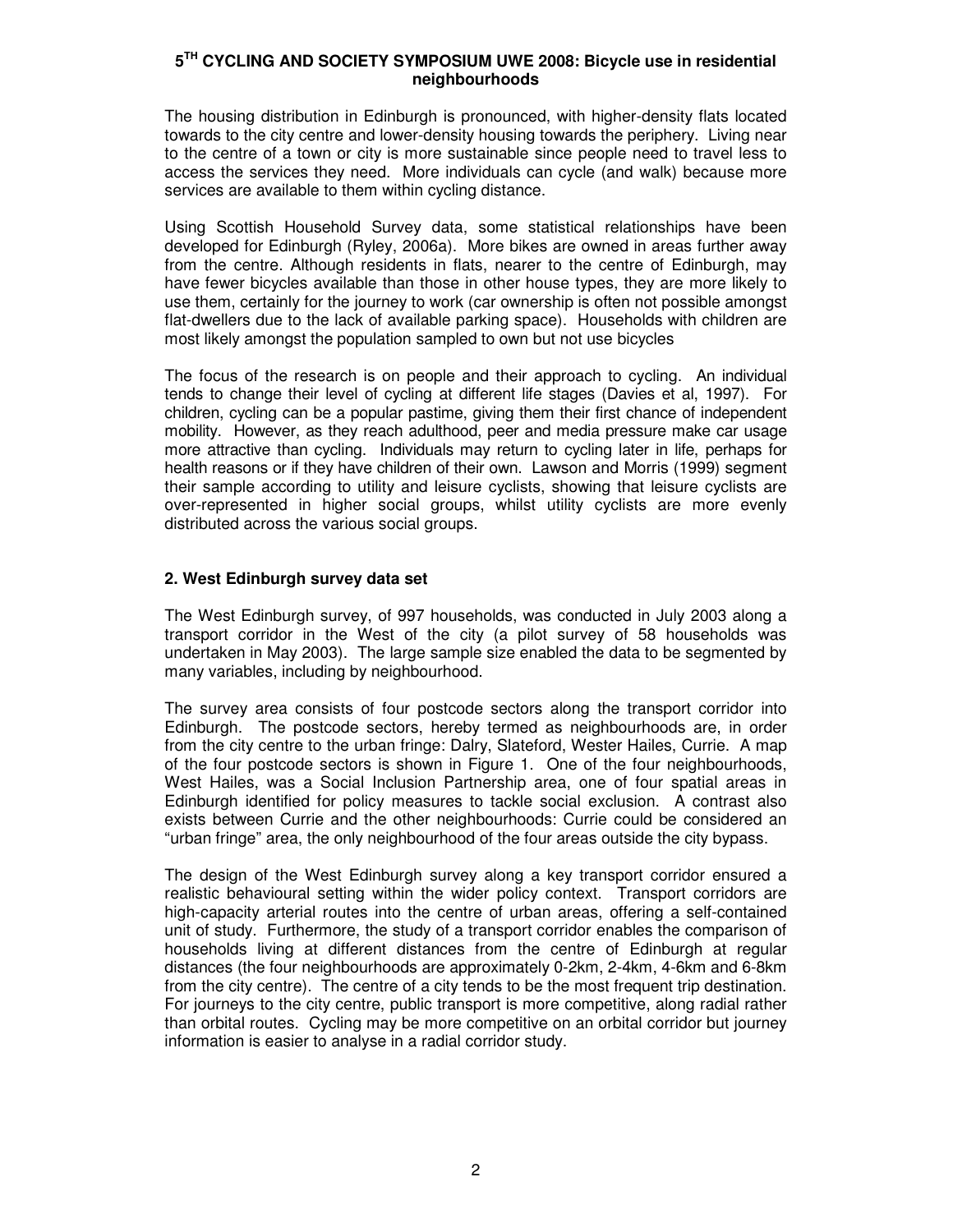

**Figure 1. A map of the four neighbourhoods in the West Edinburgh survey** 

Key:

- 1. Dalry
- 2. Slateford
- **3. Wester Hailes**
- 4. Currie

# **C. Centre of Edinburgh**

The Ordnance Survey part of the map was originally downloaded from DIGIMAP (an EDINA (University of Edinburgh Data Library) service delivering Ordnance Survey map data to United Kingdom Higher Education institutions). The postcode sectors were overlaid using the GIS package Arcview.

Road both have Greenways as bus priority measures, making them particularly suited to bus journeys. Cycling infrastructure within and across the neighbourhoods was reviewed. Although cycling is enabled within the Greenways (bus priority lanes running through the transport main corridor routes, the Gorgie Road and the Slateford Road), and there is an East-West cycle route along a canal near the corridor, it could be considered that all neighbourhoods are comparable with Edinburgh as a whole in terms of cycle infrastructure provision.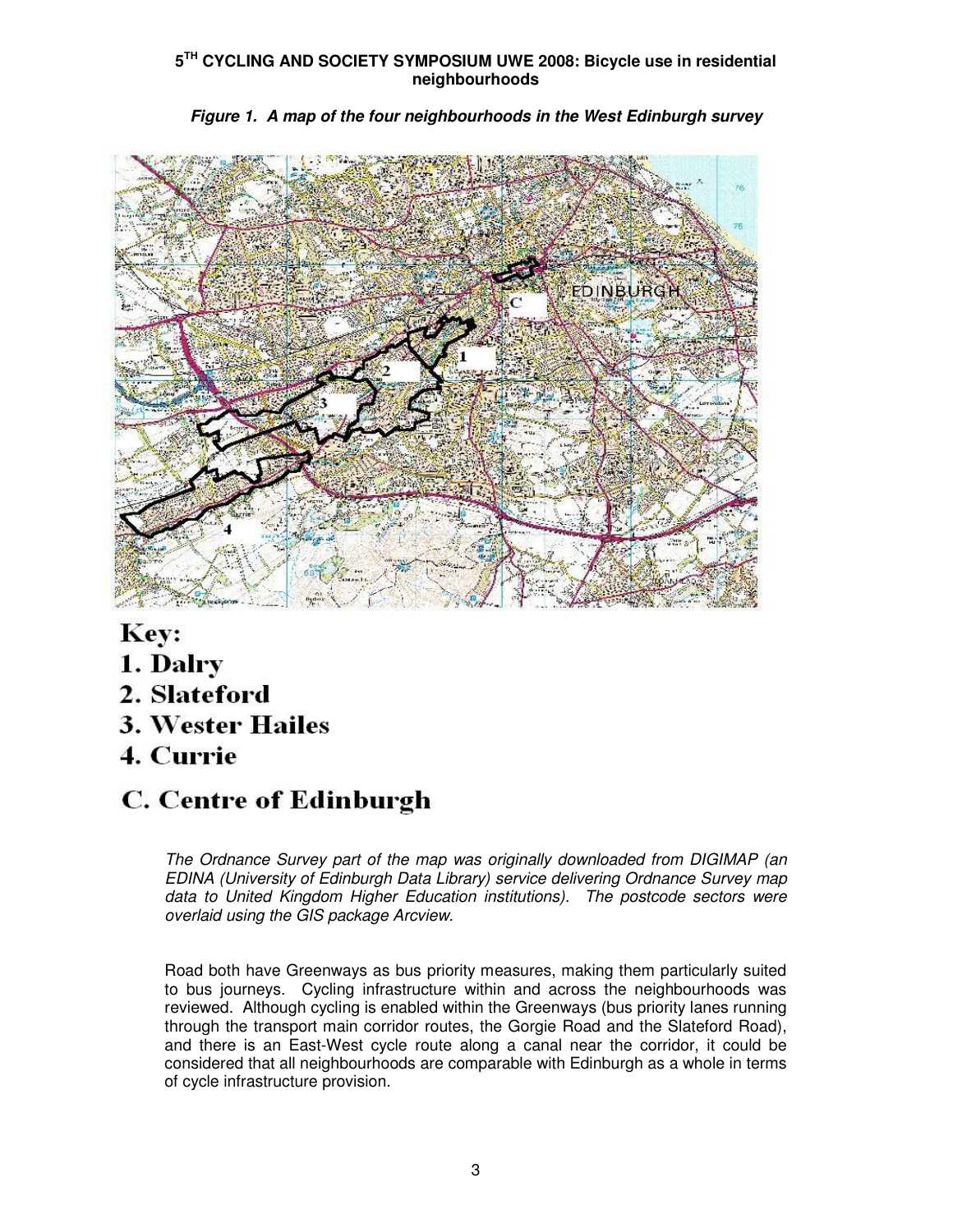A 'call and post' method of survey data collection was employed. Delivery of selfcompletion questionnaires was undertaken on weekday evenings Monday to Thursday, between 6:30pm and 9:00pm, when household members were more likely to be at home. Survey staff "called" on a household with a questionnaire, asking them to complete the questionnaire, and "post" it back at their own convenience using an enclosed pre-paid return envelope.The intention was to sample every household within an area, including those not at home when the survey staff called. Calling on a household, therefore, involved either handing over a questionnaire on the doorstep if the individual agreed to take part in the survey, or posting the questionnaire (and prepaid envelope) through the letter-box if the householder was not at home.

The sampling strategy for the West Edinburgh survey was to deliver questionnaires to three streets or sub-areas within the four chosen neighbourhoods. In each neighbourhood, three households were randomly selected from the Electoral Register. There were 250 households sampled in close proximity to these households as a subarea. The strategy concerned a combination of clustered and stratified random sampling to cut down on field costs. The strategy tallies with those recommended in the survey literature.

Questionnaire variables include socio-economic characteristics of the sample, background transport information such as car ownership, details of the journey to work or study, agreement with various transport statements, and car driver responses to policy measures.

The analysis within this paper focuses on the cycling questions, including:

- How many bicycles are owned, or available for use, by one or more members of your household? Split by 'adult's bicycles' and 'children's bicycles'
- If you have any bicycles in your household, where are they parked or stored? (open-ended question)
- How often do you cycle for any kind of journey? Split by 'Most days', 'Once or twice a week', 'About once a fortnight', 'About once a month', 'Several times a year', 'About once or year or less' and 'Never'
- On how many out of the last 7 days did you make a trip of more than a quarter of a mile (400 metres) by bicycle? Split by 'Going somewhere (such as work, to see friends)' and 'For the pleasure of cycling or to keep fit'

# **3. The West Edinburgh sample**

Of the 3,000 questionnaires delivered, 997 were returned. This represents an overall response rate of 33%. There is an almost equal split of respondents by gender, with 489 male and 498 female; there is also an even distribution amongst the sample by age band. There are 654 respondents in work or study, further split into 470 in full-time employment, 99 in part-time employment, 64 self-employed and 21 in education (only 2% of the sample). The very low student numbers reflects the fact that the four neighbourhoods are not typical student residential areas. Approximately a quarter (271 respondents) are in retirement within the West Edinburgh survey sample.

House type, a surrogate for housing density, is closely linked to neighbourhood area and sub-area. The high-density flats are nearer to the centre of Edinburgh, whereas the detached houses are further out. This can be shown in the contrast between typical tenement flat housing in Dalry in Figure 2 and detached housing in Currie in Figure 3.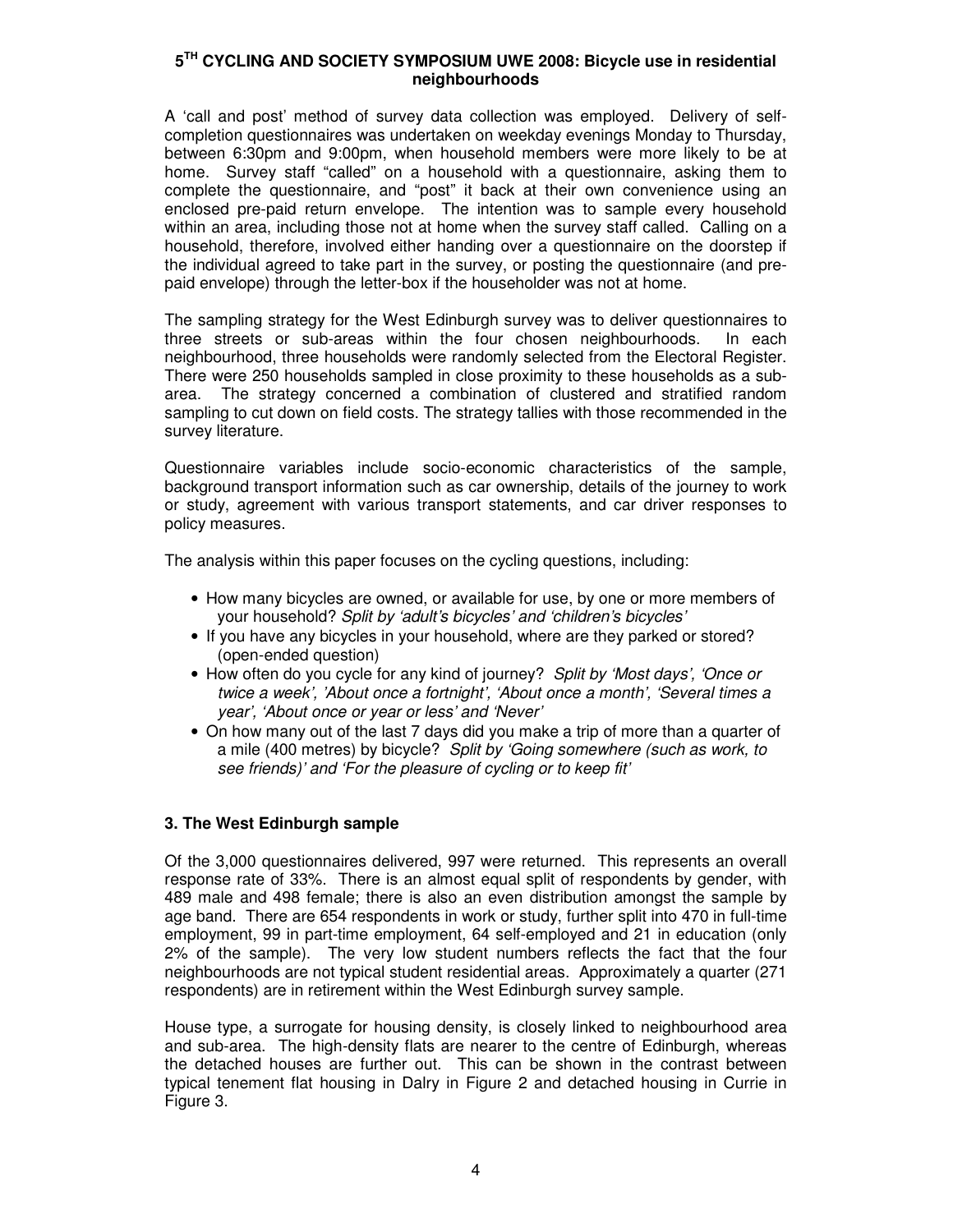

**Figure 2. An example of a tenement flat in the Dalry neighbourhood** 

**Figure 3. An example of detached housing in the Currie neighbourhood** 

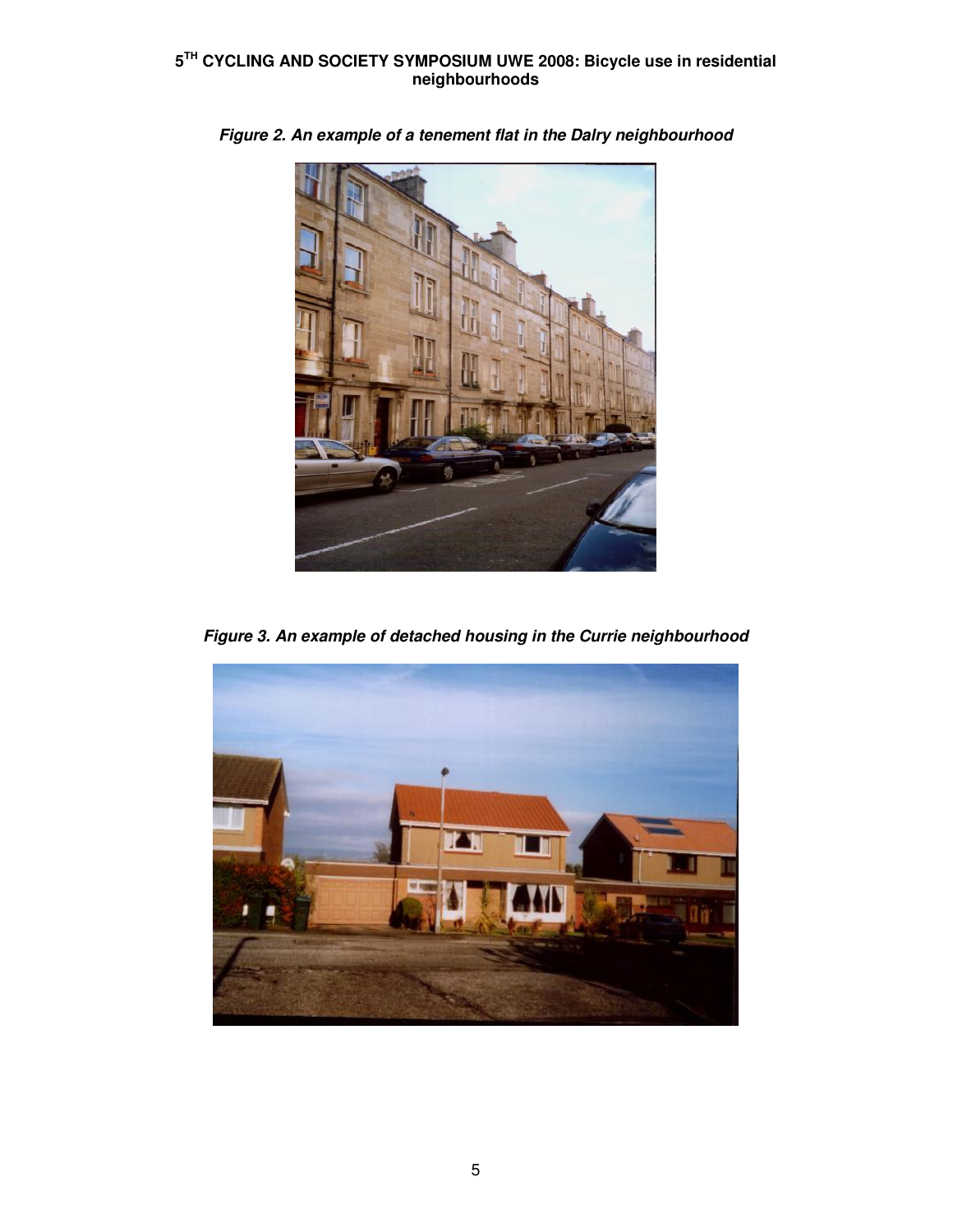The distribution of the 990 questionnaires according to neighbourhood area (seven did not have a sub-area identifier on the questionnaire) is as follows: 221 from Dalry (22%), 311 from Slateford (31%), 169 from Wester Hailes (17%) and 289 in Currie (29%). There is a very different response rate between areas and streets. Response rates are greater in sub-areas containing higher income households and lower density housing. Lower response rates in higher density housing may be due to difficulties in accessing the stair entrance, and that in flats households are more likely to be out at the time of call.

The socio-economic characteristics of the four neighbourhoods, as shown in Table 1, can be illustrated using the ten population segments generated using Scottish Household Survey data (for further information see Ryley, 2006a). These are the high concentration of retired individuals in Slateford and Currie, and the high proportion of 'mid earners' in Dalry. Indeed, Dalry has the most uneven distribution of the ten population segments; most individuals (72%) within the sample from Dalry are either 'mid earners' or 'high earners without children'. The spatial distribution of households with children is particularly pronounced, with a higher proportion of children present in households the greater the distance from the centre of Edinburgh. 'High earners with children' and 'part-timers with children' increase from 6% and 2% respectively in Dalry up to 16% and 11% in Currie.

| <b>Population segment</b>                                      | <b>West Edinburgh survey</b> |           |           |                  |           |
|----------------------------------------------------------------|------------------------------|-----------|-----------|------------------|-----------|
|                                                                | All four areas               | Dalry     | Slateford | Wester<br>Hailes | Currie    |
| $1 - Student$                                                  | 21(3%)                       | 11 $(6%)$ | 4(2%)     | 3(2%)            | 3(1%)     |
| 2 - In-between jobs                                            | 8(1%)                        | 2(1%)     | 2(1%)     | 1(1%)            | 3(1%)     |
| 3 - Mid earner                                                 | 103 (12%)                    | 60 (31%)  | 22(8%)    | 15 (12%)         | 5(2%)     |
| 4 - High earner without<br>children                            | 225 (27%)                    | 79 (41%)  | 67 (25%)  | 24 (20%)         | 55 (22%)  |
| 5 - Part timer without<br>children                             | 47 (6%)                      | 4(2%)     | 20 (7%)   | 7(6%)            | 16 (7%)   |
| 6 - Child minder                                               | 17(2%)                       | 6(3%)     | 5(2%)     | 2(2%)            | 4(2%)     |
| $7 - High$ earner with<br>children                             | 103 (12%)                    | 12 (6%)   | 34 (13%)  | 17 (14%)         | 40 (16%)  |
| 8 - Part timer with<br>children                                | 52 (6%)                      | 3(2%)     | 13 (5%)   | 10 (8%)          | 26 (11%)  |
| 9 - Retired in a couple                                        | 140 (17%)                    | 4(2%)     | 56 (21%)  | 21 (17%)         | 58 (24%)  |
| 10 - Retired living on<br>own                                  | 115 (14%)                    | 11 (6%)   | 46 (17%)  | 23 (19%)         | 35 (14%)  |
| Total in population<br>segments (100%)                         | 831                          | 192       | 269       | 123              | 245       |
| Sample total (%<br>sample assigned to a<br>population segment) | 990 (84%)                    | 221 (87%) | 311 (86%) | 168 (73%)        | 290 (84%) |

#### **Table 1. The ten population segments (generated using Scottish Household Survey data) within the West Edinburgh survey, for the overall sample and split by neighbourhood**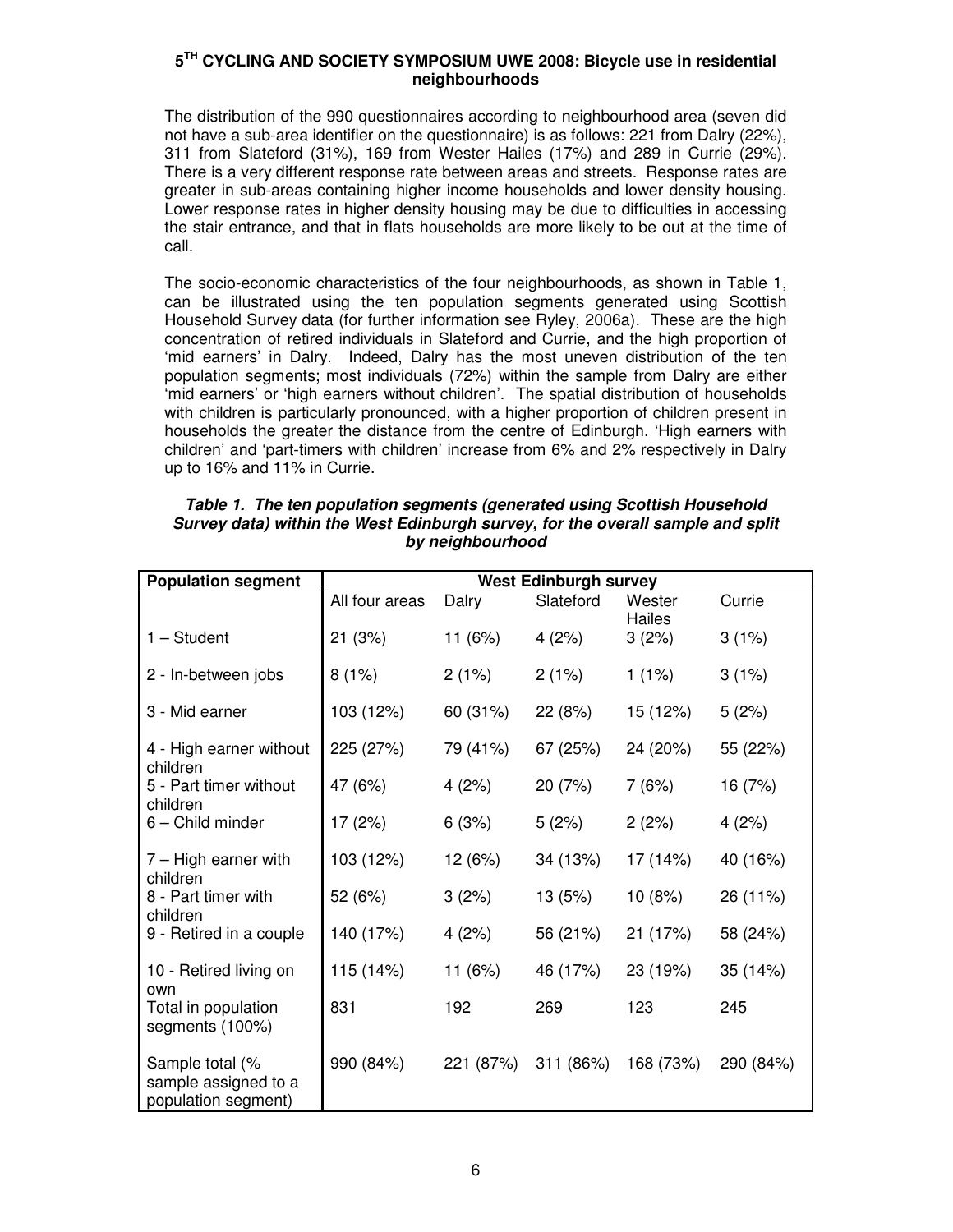Respondents in the West Edinburgh survey were asked the mode and frequency of their travel to or through the city centre, along the transport corridor sampled. The main mode of travel (used by 57% of the sample) to or through the city centre of the sample is bus, a mode particularly suited to transport corridors. Travel by bus is the most popular mode to or through the city centre across all four neighbourhoods. The other modal shares of interest, for the whole sample, are 29% car driver, 2% bicycle and 7% walk. As expected, walking is popular for those near the centre, and the motor car for those near the city boundary.Frequency of travel is similar across modes, but respondents tended to travel more frequently to or through the city centre the closer they lived to the urban core.

#### **4. Bike ownership across the four neighbourhoods**

Table 2 shows bike ownership, split by number of adult bikes and children's bikes, across the four neighbourhoods.

| <b>Bicycles owned</b>                       | <b>West Edinburgh survey</b> |           |           |                  |           |
|---------------------------------------------|------------------------------|-----------|-----------|------------------|-----------|
|                                             | All four<br>areas            | Dalry     | Slateford | Wester<br>Hailes | Currie    |
| Number of adult bikes                       |                              |           |           |                  |           |
| 0                                           | 453 (52%)                    | 121 (58%) | 151 (55%) | 74 (52%)         | 107 (44%) |
|                                             | 198 (23%)                    | 51 (25%)  | 57 (21%)  | 33(23%)          | 57 (22%)  |
| 2                                           | 178 (21%)                    | 27 (13%)  | 59 (22%)  | 31 (22%)         | 61 (25%)  |
| $3+$                                        | 39 (4%)                      | 9(4%)     | 6(2%)     | 4(3%)            | 20 (8%)   |
| Number responding to the<br>question (100%) | 868                          | 208       | 273       | 142              | 245       |
| Number of children's bikes                  |                              |           |           |                  |           |
| 0                                           | 459 (72%)                    | 129 (90%) | 163 (77%) | 67 (67%)         | 100 (56%) |
|                                             | 90 (14%)                     | 10(7%)    | 26 (12%)  | 18 (18%)         | 36 (20%)  |
| 2                                           | 58 (9%)                      | 3(2%)     | 18 (8%)   | 13 (13%)         | 24 (13%)  |
| $3+$                                        | 29 (5%)                      | 2(1%)     | 5(2%)     | 2(2%)            | 20 (11%)  |
| Number responding to the                    | 636                          | 144       | 212       | 100              | 180       |
| question (100%)                             |                              |           |           |                  |           |
| Total sample                                | 990                          | 221       | 311       | 168              | 290       |

# **Table 2. Bike ownership by neighbourhood**

Note: Percentages may not equal 100% due to rounding.

There is a clear distinction between the urban fringe neighbourhood of Currie, with 56% of households having a bicycle available (many possessing more than one bike), and the other three neighbourhoods. Many of the households within Currie also have children's bikes available, although the levels need to treated with caution since this question had a low response rate (presumably those without children's bikes available did not answer the question).

The anomaly shown from the Scottish Household Survey data has, therefore, been confirmed using West Edinburgh survey data: there is lower bike ownership amongst those living in neighbourhoods towards the centre of Edinburgh, typically in flats, yet these areas are more suited to cycling (due to people being closer to where they want to travel).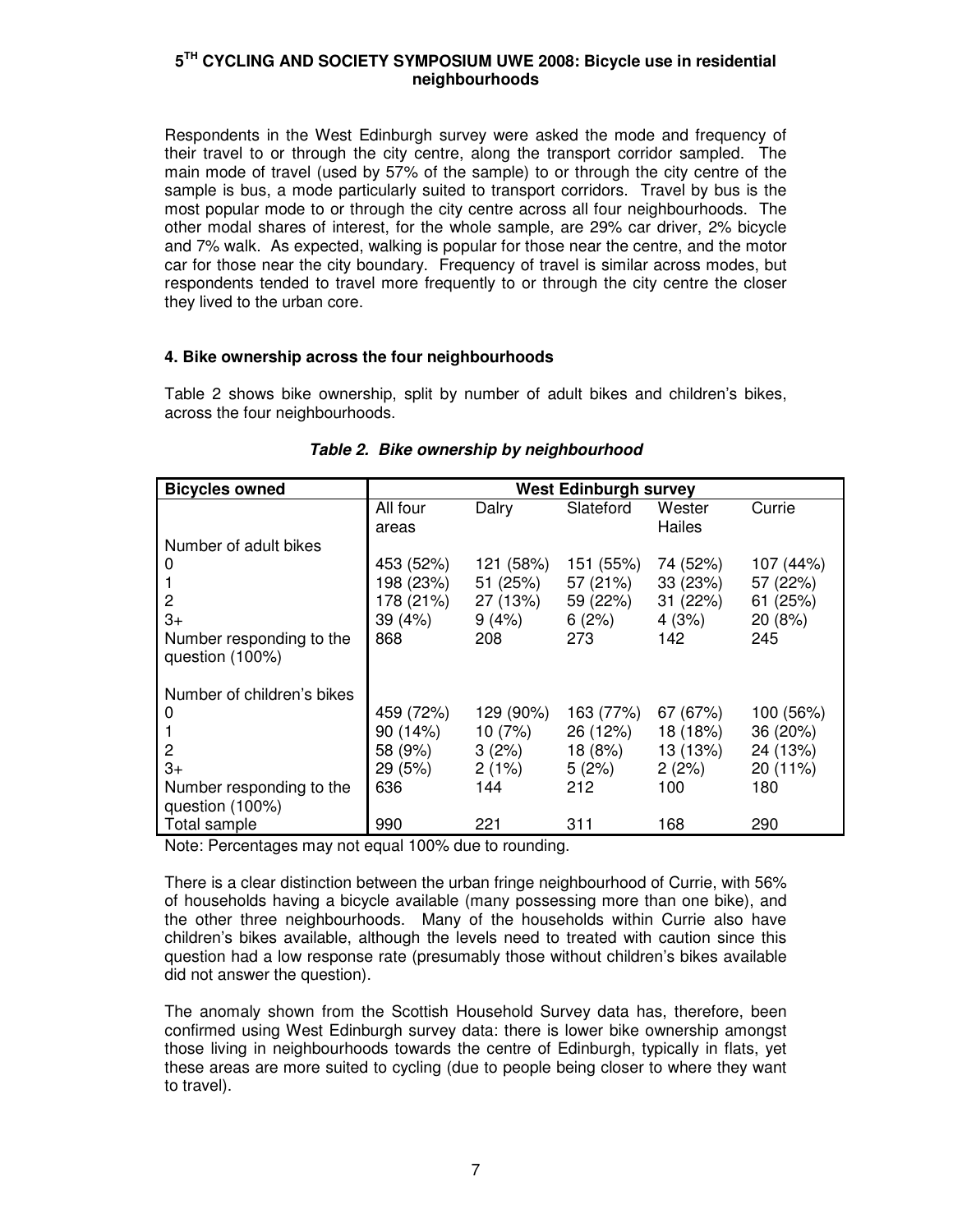Bicycle storage was a problem in the inner neighbourhoods, as shown by the responses from Dalry residents to the open-ended question where bicycles are parked or stored. Responses included the "bedroom", "chained to railings in common stair", "in a cupboard under the stairs", "in garage – not kept at own property", and "in the hall (which is a source of trouble)". Conversely, in the outlying Currie neighbourhood, most households with bicycles stored them either in their garage or shed.

# **5. Bicycle usage across the four neighbourhoods**

Table 3 shows bicycle usage across the four neighbourhoods, split by the amount for cycling on a scale from "most days" through to "never". Amongst respondents there is a low response rate to this question (673 out of 990, 68%). It is presumed that those not responding to this question do not cycle, and so consideration is only given to differences between neighbourhoods.

| Level of cycling                            | <b>West Edinburgh survey</b> |          |           |          |           |
|---------------------------------------------|------------------------------|----------|-----------|----------|-----------|
|                                             | All four                     | Dalry    | Slateford | Wester   | Currie    |
|                                             | areas                        |          |           | Hailes   |           |
| Most days                                   | 47 (7%)                      | 15 (9%)  | 19 (9%)   | 6(6%)    | 7 (4%)    |
| Once or twice a week                        | 40 (6%)                      | 13 (8%)  | 11(5%)    | 4(4%)    | 12 (6%)   |
| About once a fortnight                      | 44 (7%)                      | 14 (8%)  | 11(5%)    | 6(6%)    | 13 (7%)   |
| About once a month                          | (6%)<br>41                   | 7(4%)    | 10(5%)    | 9(9%)    | 15 (8%)   |
| Several times a year                        | 58 (9%)                      | 16 (10%) | 15 (7%)   | 9(9%)    | 18 (10%)  |
| About once a year or less                   | 38(6%)                       | 10 (6%)  | 16 (8%)   | 3(3%)    | 9(5%)     |
| Never                                       | 405 (60%)                    | 92 (55%) | 131 (62%) | 67 (64%) | 115 (61%) |
|                                             |                              |          |           |          |           |
| Number responding to the<br>question (100%) | 673                          | 167      | 213       | 104      | 189       |
| Total sample                                | 990                          | 221      | 311       | 168      | 290       |

# **Table 3. Amount of travel by bicycle split by neighbourhood**

Note: Across the sample many did not respond to this question, and percentages may not equal 100% due to rounding.

One of the key differences is that the neighbourhoods nearer to the centre of Edinburgh have more individuals cycling "most days", although it is noticeable that many individuals in Currie cycle, albeit less frequently. These results can be linked to the proportion of respondents that had undertaken a trip of more than a quarter of a mile (400 metres) by bicycle over the last 7 days (prior to receiving the questionnaire):

- 'Going somewhere (such as work, to see friends)' :- 15% Dalry, 12% Slateford, 11% Wester Hailes, 10% Currie
- 'For the pleasure of cycling or to keep fit':- 15% Dalry, 14% Slateford, 16% Wester Hailes, 16% Currie

This shows that the type of cycling trip going somewhere, say to work or study, is more pronounced in Dalry (this type of trip is more dependent on the location or 'place' since people are nearer to the centre of Edinburgh), whereas a general cycling trip with no fixed destinations is at similar levels across neighbourhoods (more dependent on 'people' since individuals in any neighbourhood can take a general cycling trip).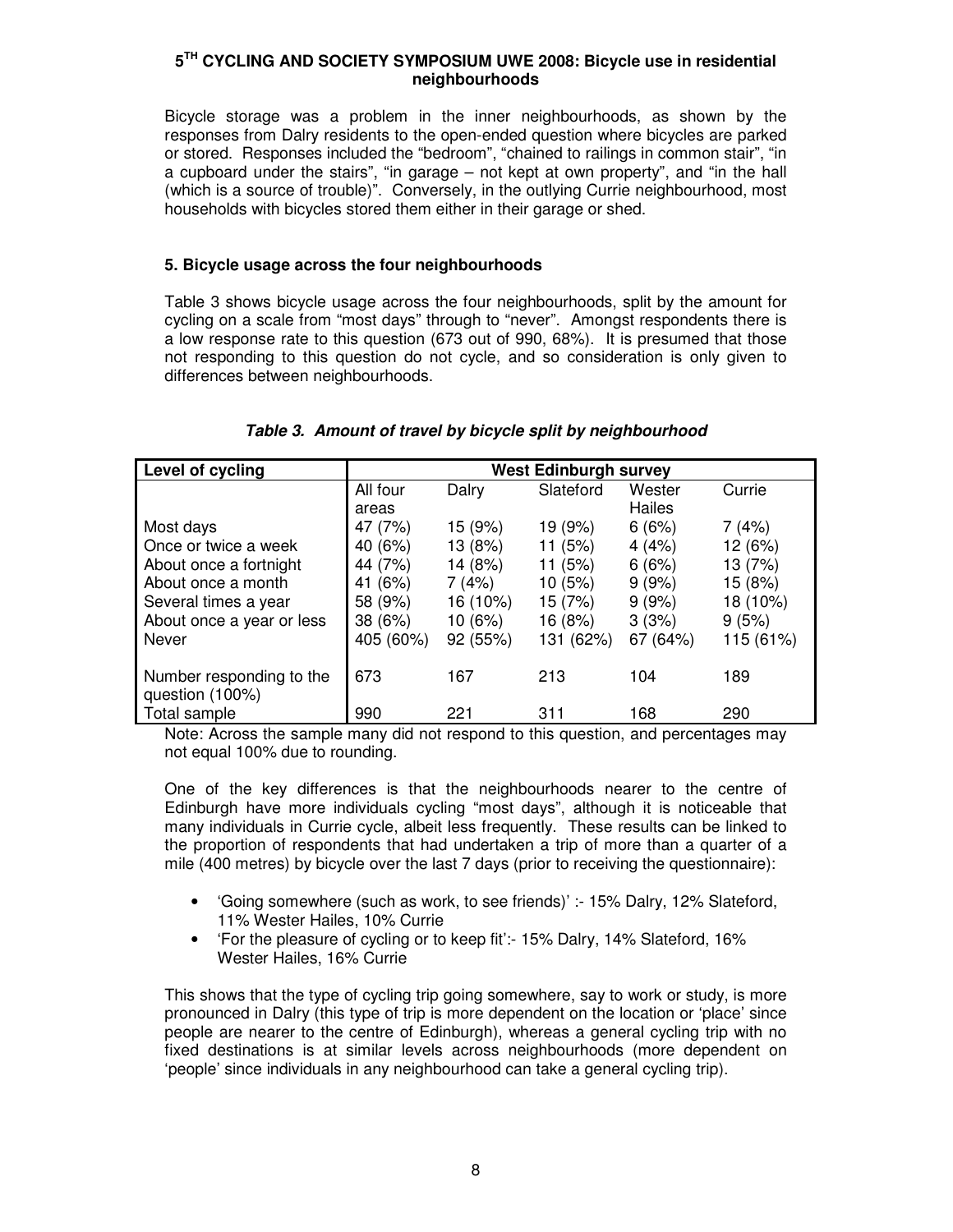#### **6. The journey to work or study of the West Edinburgh sample**

There are 654 respondents who work or study within the West Edinburgh survey sample. Approximately half of the respondents drive and approximately a quarter travel by bus for the journey to work or study. Many of the sample work in Edinburgh city centre (18%); the majority work within the City of Edinburgh Council area but outside either the area where they live or the centre (60%). Of the remainder, 8% work in the four neighbourhoods in which they live and 15% work outside the City of Edinburgh Council area.

There are 31 individuals cycling to work or study in the sample; primary reasons for cycling to work or study relate to the speed of the journey (20 cyclists) and to individual fitness or health (15 cyclists). Those cycling to work (30 provide socio-economic information) tend to be male (19 cyclists), live towards the centre of Edinburgh (12 Dalry, 10 Slateford), are aged between 25 and 44 (28 cyclists) and have a Professional job status (18 cyclists). The mean cycling journey time to work or study is 19.4 minutes, shorter than for those walking (78 respondents, mean = 22.3 minutes) or driving (303 respondents, mean = 24.2 minutes). The cyclists' workplace or study locations are typically in the centre of Edinburgh (13 cyclists), or within Edinburgh but outside the four postcode sector areas (12 cyclists).

Journey to work or study data the four postcode sectors can be compared against 2001 Census data (http://www.scrol.gov.uk/scrol/common/home.jsp - Table KS15 Travel to work and place of study, accessed 1-9-08). The 2001 Census percentage figures to travel to work or study by bicycle are: EH11 1 "Dalry" 4.9%, EH14 1 "Slateford" 2.9%, EH14 2 "Wester Hailes" 1.4%, and EH14 5, EH14 4 "Currie" 1.6%. This compares with the Edinburgh (Council area) figure of 3.3% and Scotland figure of 1.4%. Levels of cycling to work or study are therefore greater for areas nearer to the centre of Edinburgh (with the exception of Wester Hailes, assumed for social inclusion reasons).

Within the questionnaire, an open-ended question asked respondents to provide reasons why they do not cycle to work or study; 474 respondents answered this question. A coding framework was applied to reasons why individuals did not travel by bicycle to work or study, and the results are shown in Table 4.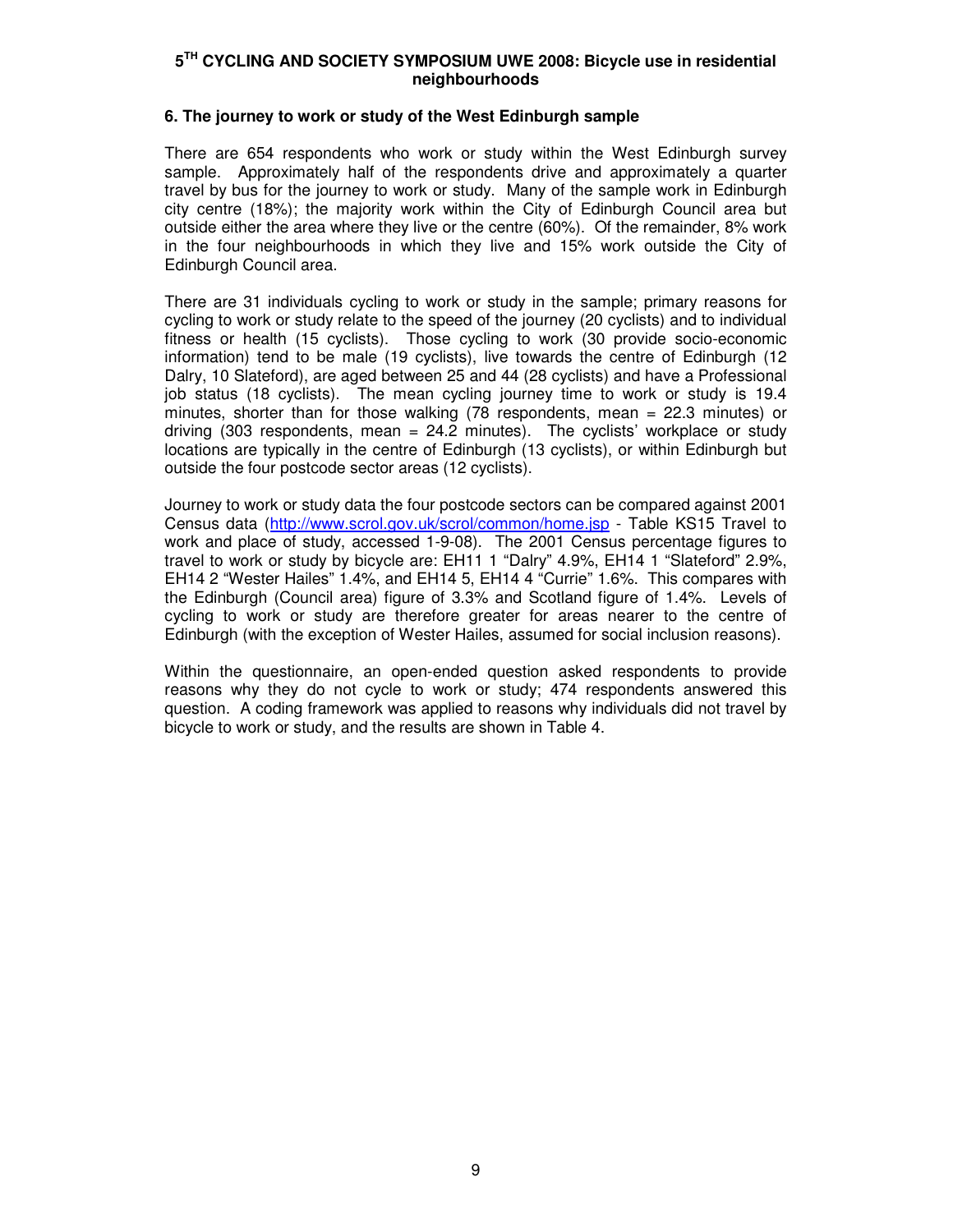| Code                              | <b>Results</b> | Percentage |
|-----------------------------------|----------------|------------|
| Too far                           | 115            | 24.3%      |
| Bike ownership                    | 99             | 20.9%      |
| Safety                            | 92             | 19.4%      |
| Traffic (too much)                | 68             | 14.3%      |
| Not confident / able to ride bike | 66             | 13.9%      |
| Weather                           | 57             | 12.0%      |
| Facilities at work                | 53             | 11.2%      |
| Another mode                      | 40             | 8.4%       |
| Carry equipment                   | 36             | 7.6%       |
| Clothing for work                 | 34             | 7.2%       |
| Facilities on route               | 29             | 6.1%       |
| Unwilling                         | 28             | 5.9%       |
| Children                          | 22             | 4.6%       |
| Convenience                       | 17             | 3.6%       |
| <b>Hilliness</b>                  | 14             | 3.0%       |
| Facilities at home                | 12             | 2.5%       |
|                                   |                |            |
| Other                             | 75             | 15.8%      |

| Table 4. Codes for reasons individuals did not travel by bicycle to work or study |
|-----------------------------------------------------------------------------------|
| in the West Edinburgh survey                                                      |

As shown in Table 4, there are a variety of reasons individuals do not cycle to work or study. The two most popular reasons are practical, that the journey is too far (24%) and that an individual does not have a bicycle available (21%). Safety is acknowledged as an important factor, stated by just under a fifth of the sample (19%). It may not be the principal reason (the literature highlights "safety fears from traffic" as the principal reason) in Table 4 because "traffic (too much)" covers similar issues.

However, the practical reasons of journey too far and not having a bicycle available both relate to considerations within this paper. In terms of the journeys too far, the development of sustainable towns and cities would encourage individuals to live closer to their trip destinations (within cycleable distance). For bike ownership, there could be schemes to assist individuals to purchase a bicycle (e.g. through an employer scheme) or to develop a bicycle hire system, such as Paris bike rental scheme.

# **7. Design solutions for bicycle storage in high-density residential neighbourhoods**

The West Edinburgh survey results have shown that bicycle storage is problem in highdensity accommodation. The City of Edinburgh Council also acknowledge this as a problem in their Local Transport Strategy 2007-2012 (City of Edinburgh Council, 2007). Although for some years the Council has required cycle parking in new developments, standards of provision, especially in residential developments, are considered to be often unsatisfactory. The Council is currently supporting a pilot scheme aimed at tackling some of these difficulties. Such a scheme could be to provide for bicycle storage on-street at a location agreeable to local residents. Cycle parking facilities could be developed using footway and/or car parking space. Incidentally, a rationale behind car-free housing is that space taken up from car parking should be given to other uses, such as bike storage (as with the first UK car-free housing development, in the Slateford neighbourhood of Edinburgh).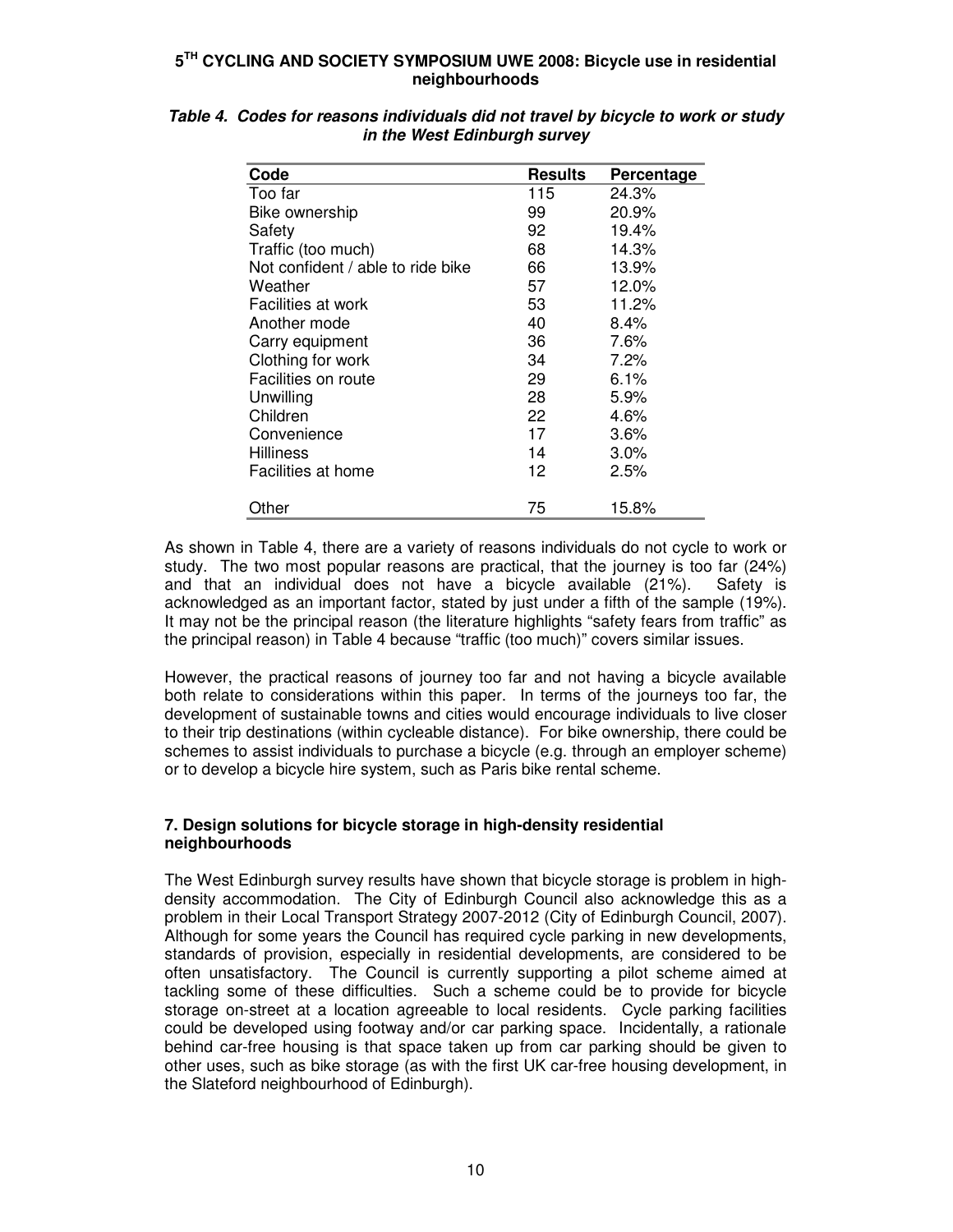Many of the tenement flat blocks in Edinburgh have shared green areas (garden). These are typically not well maintained and provide low amenity to residents. There have been calls, from groups such as the 'Edinburgh Community Backgreens Initiative', to develop these shared green areas (see http://www.communitybackgreens.org.uk/, accessed 1-9-08). Alongside secure bike parking sheds would be facilities such a children play areas, BBQ / relaxation areas, and gardening plots.

Promoting cycling at a neighbourhood level naturally links into the Home Zone concept, whereby travel by non-motorsied modes is promoted at the expense of motorised vehicles (e.g. through restricting and slowing down traffic). Home Zones are currently being promoted across the UK and originally stem from the Dutch 'woonerf' concept. Of note, several Liveable Neighbourhood projects are currently being undertaken by Sustrans (http://www.sustrans.org.uk/default.asp?sID=1090834683408, accessed 1-9- 08), whereby cycle storage facilities are being created as part of the neighbourhood solution.

# **8. Discussion and conclusions**

This paper has identified links between bicycle ownership / use and neighbourhood location, between the urban core and urban fringe of Edinburgh. From the examination of design solutions for bicycle storage in high-density urban core residential neighbourhoods, bicycle storage schemes could be developed using common space available (e.g. car parking spaces, unused footway space). At the other extreme, in lower density housing on the urban fringe, perhaps further off-road cycle lanes could be developed, encouraging households with bicycles available to use them more frequently. An attitudinal question within the West Edinburgh survey showed that offroad cycle lanes were particularly favoured by residents of lower density areas. Since households with children are more likely to undertaken leisure than utility cycling (in Ryley, 2006a), perhaps leisure cycling routes accessible to housing areas where children predominate could be promoted to encourage more of these household to cycle.

The plan is to develop and statistically test the relationships presented in this paper further, examining neighbourhood travel across a variety of transport modes. Given the geographical approach of this study, it is interesting to consider the role of people and place; for example is it the person or the place that encourages cycling. An individual may cycle whatever neighbourhood they live in (e.g. cycling for a leisure trip); others may only be encouraged by the facilities within and around the neighbourhood they reside (e.g. cycling to work because the neighbourhood is nearer to the town/city centre).

Findings are applicable beyond Edinburgh and the wider debate of developing sustainable towns and cities that will encourage cycling (such as the recent debate on the development of 'eco-towns'). At the next spatial level down, the question is how neighbourhoods can be designed and linked together (e.g. with distance thresholds at which people are less likely to cycle) in a way that will encourage more people to cycle. In terms of new residential developments, well-designed, secure bicycle storage facilities should be implemented as a matter of course.